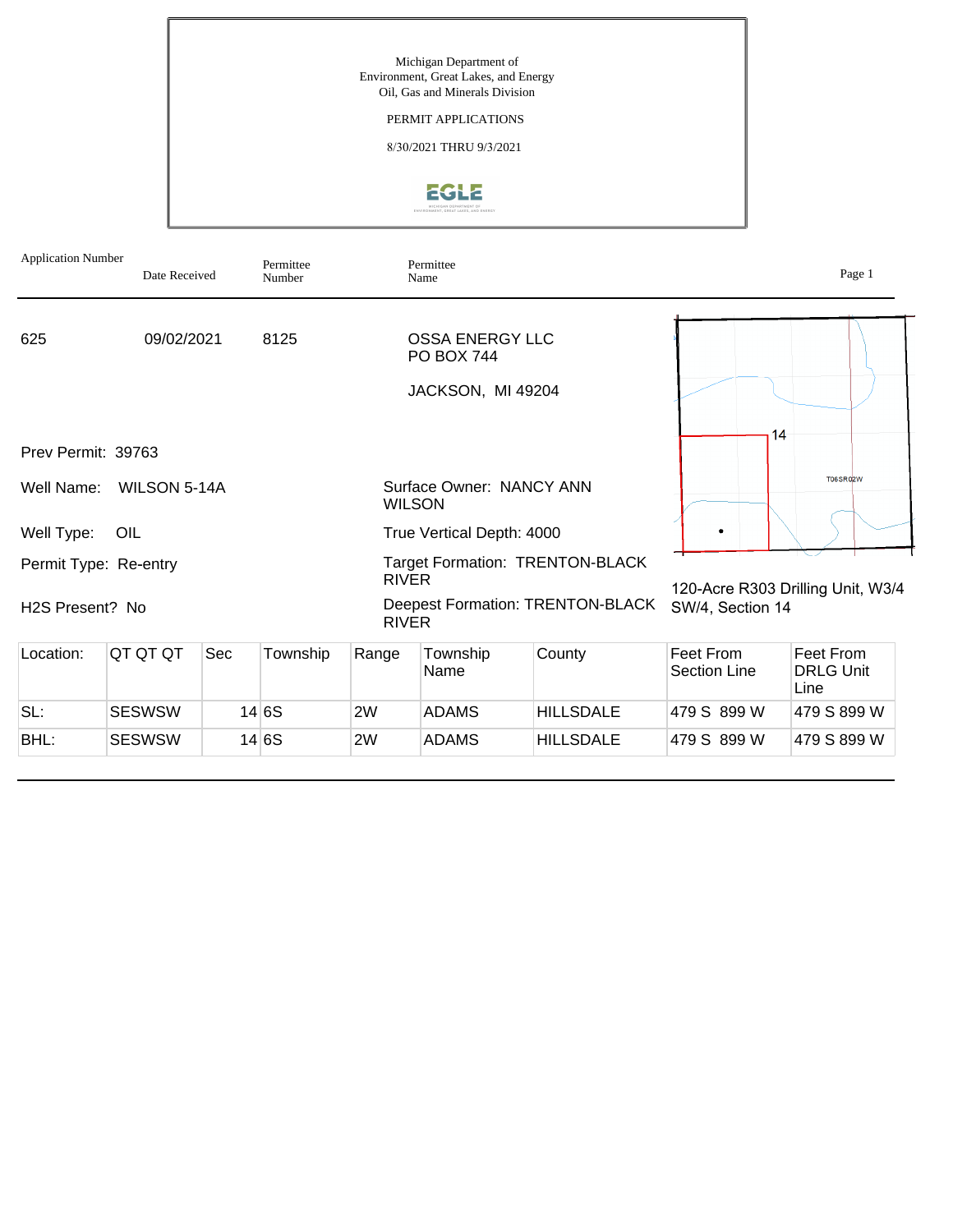|                              |                                 |                     |          | Michigan Department of<br>Oil, Gas and Minerals Division<br>PERMIT LIST<br>8/30/2021 THRU 9/3/2021 | Environment, Great Lakes, and Energy                     |                |    |                                  |   |                                       |    |
|------------------------------|---------------------------------|---------------------|----------|----------------------------------------------------------------------------------------------------|----------------------------------------------------------|----------------|----|----------------------------------|---|---------------------------------------|----|
|                              |                                 |                     |          | ENVIRONMENT, GREAT LAKES, AND ENERG'                                                               |                                                          |                |    |                                  |   |                                       |    |
| Permit Number                | <b>Issue Date</b>               | Permittee<br>Number |          | Permittee<br>Name                                                                                  |                                                          |                |    |                                  |   | Page 1                                |    |
| 61555                        | 8/31/2021                       | 5280                |          |                                                                                                    | <b>JORDAN DEVELOPMENT</b><br><b>COMPANY LLC</b>          |                | 23 | LEE 23 UNIT<br>02-2017           |   |                                       | 24 |
|                              |                                 |                     |          |                                                                                                    | <b>1503 GARFIELD RD NORTH</b><br>TRAVERSE CITY, MI 49696 |                |    |                                  | × |                                       |    |
|                              | API Well No: 21-025-58272-03-00 |                     |          |                                                                                                    |                                                          |                |    |                                  |   |                                       |    |
| Prev Permit: 58272           |                                 |                     |          |                                                                                                    |                                                          |                |    |                                  |   |                                       |    |
| Well Name:                   | MULLETT 1-23 HD2                |                     |          |                                                                                                    | Surface Owner: SEAN MULLETT                              |                |    |                                  |   |                                       |    |
| Well Type:                   | Gas Injection Well              |                     |          |                                                                                                    | True Vertical Depth: 4751FT                              |                |    |                                  |   |                                       |    |
| Permit Type: Convert         |                                 |                     |          |                                                                                                    | Target Formation: TRENTON-BLACK                          |                | 26 |                                  |   |                                       | 25 |
| H <sub>2</sub> S Present? No |                                 |                     |          | <b>RIVER</b>                                                                                       | Deepest Formation: BLACK RIVER                           |                |    | (Lee 23 Unit), S.O. 02-2017      |   | Unitized for Secondary Recovery       |    |
| Location:                    | QT QT QT                        | Sec                 | Township | Range                                                                                              | Township<br>Name                                         | County         |    | Feet From<br><b>Section Line</b> |   | Feet From<br><b>DRLG Unit</b><br>Line |    |
| SL:                          | <b>NESESE</b>                   |                     | 23 1S    | 5W                                                                                                 | LEE                                                      | <b>CALHOUN</b> |    | 990 S 216 E                      |   |                                       |    |

BHL: SWSWSW 24 1S 5W LEE CALHOUN 422 S 296 W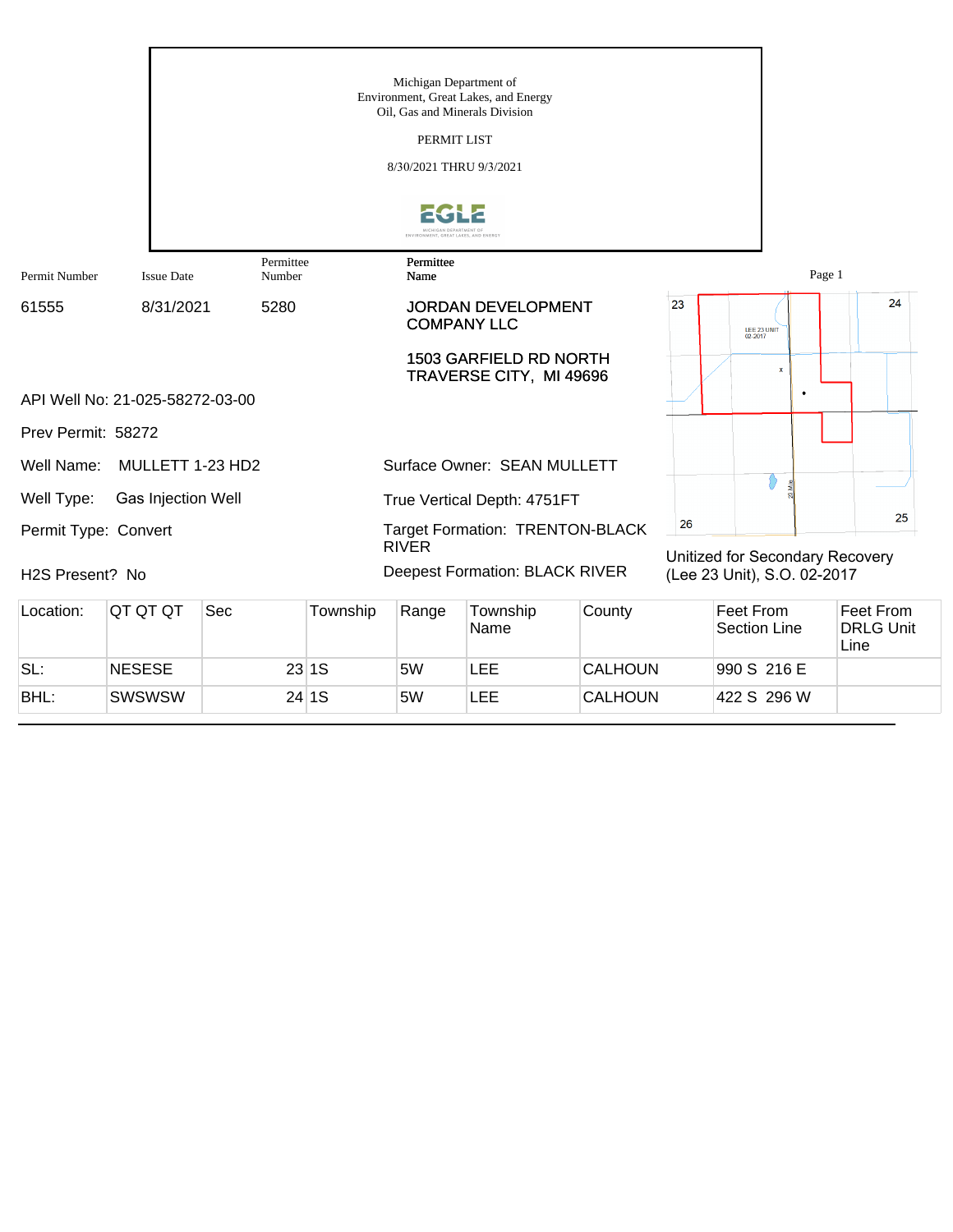Michigan Department of

Environment, Great Lakes, and Energy

Oil, Gas and Minerals Division

Updated Permits

8/30/2021 THRU 9/3/2021



Permit Number Permittee Number Permittee Name Page 1

## **PLUGGING INSTRUCTIONS ISSUED:**

20628 491

CONSUMERS ENERGY CO 1945 W PARNALL RD JACKSON, MI 49201

API Well Number: 21-035-20628-00-00

Well Name: M G S C 927

Plug Inst. Issue Date: 8/13/2021

| Location | <b>IOT OT OT</b> | <b>Sec</b> Township | Range | Township Name | County       | l Feet From Section<br>Line | <b>Feet From DRLG</b><br>Unit |
|----------|------------------|---------------------|-------|---------------|--------------|-----------------------------|-------------------------------|
| ISL:     | <b>CNSENE</b>    | 3119N               | 16W   | l REDDING     | <b>CLARE</b> | 660 S 660 E                 | 660 S 660 E                   |
| IBHL:    | <b>CNSENE</b>    | $3$  19N            | .6W   | REDDING       | <b>CLARE</b> |                             |                               |

Comment: App to P&A expires on 8/13/2022

 $\frac{1}{2} \left( \frac{1}{2} \right) \left( \frac{1}{2} \right) \left( \frac{1}{2} \right) \left( \frac{1}{2} \right)$